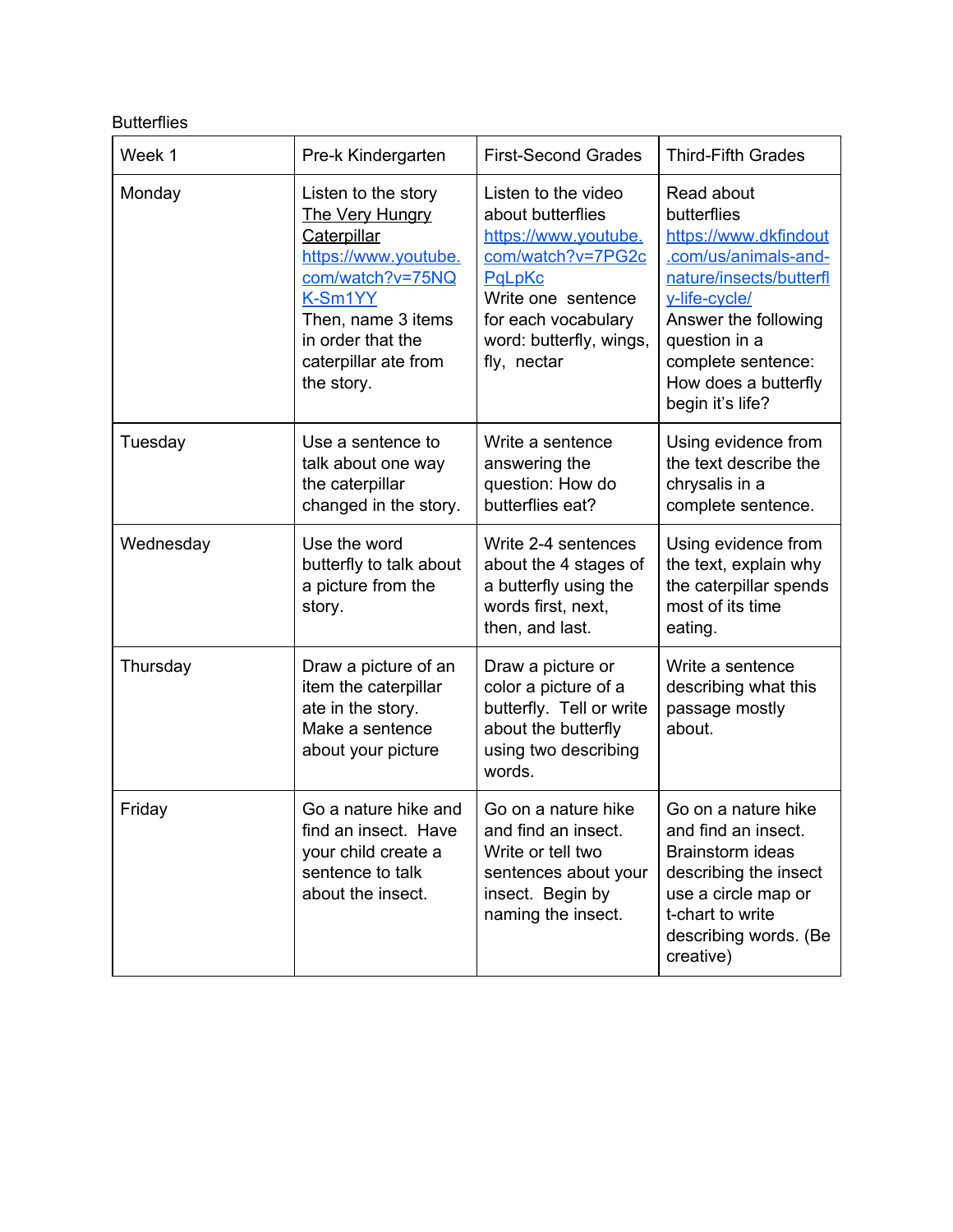## **Butterflies**

| Week 2    | Pre-k Kindergarten                                                                                                                                                                                                                  | <b>First-Second Grades</b>                                                                                                                                                                   | <b>Third-Fifth Grades</b>                                                                                                                                  |
|-----------|-------------------------------------------------------------------------------------------------------------------------------------------------------------------------------------------------------------------------------------|----------------------------------------------------------------------------------------------------------------------------------------------------------------------------------------------|------------------------------------------------------------------------------------------------------------------------------------------------------------|
| Monday    | Listen to the story The<br><b>Very Hungry Caterpillar</b><br>(again)<br>https://www.youtube.com<br>/watch?v=75NQK-Sm1Y<br>Ÿ<br>Talk about your favorite<br>food item from the story.                                                | Listen to the video<br>about butterflies<br>https://www.youtube.<br>com/watch?v=7PG2c<br>PaLpKc<br>Review the life cycle<br>of a butterfly. Have<br>your child talk about<br>the four stages | Review the brainstorming<br>activity; begin writing an<br>introductory sentence and a<br>concluding sentence                                               |
| Tuesday   | Name the days of week<br>and complete the<br>sentence: On Monday,<br>he ate_____. (Repeat for<br>each day)                                                                                                                          | Write a sentence<br>answering the<br>question: Why do<br>butterflies eat nectar?                                                                                                             | Write your first draft<br>paragraph including your<br>introduction, two describing<br>sentences and conclusion.<br>Have an adult review your<br>paragraph. |
| Wednesday | Use the word butterfly to<br>talk about a picture from<br>the story.                                                                                                                                                                | Write 3 facts about a<br>butterfly using<br>complete sentences                                                                                                                               | Make any revisions needed<br>in your paragraph and write<br>the final draft.                                                                               |
| Thursday  | Draw a picture of the<br>cocoon in the story.<br>Make a sentence about<br>your picture.                                                                                                                                             | Using the word<br><b>BUTTERFLY</b><br>Write a word or<br>phrase for each letter<br>that describes a<br>butterfly                                                                             | Using the word BUTTERFLY<br>write a sentence describing a<br>butterfly with each letter.                                                                   |
| Friday    | Make a simple healthy<br>caterpillar snack with<br>your child. Use this to<br>describe the food item<br>and label it. Is it a fruit or<br>a vegetable? What color<br>is it? How many are<br>there? Is it healthy or not<br>healthy? | Make a simple<br>healthy butterfly<br>snack. Write the<br>sequences/steps to<br>make the snack.<br>Share with a friend.                                                                      | Make a fun, healthy snack<br>and call it a butterfly snack.<br>Talk, write or draw the<br>sequences to make your<br>favorite butterfly snack.              |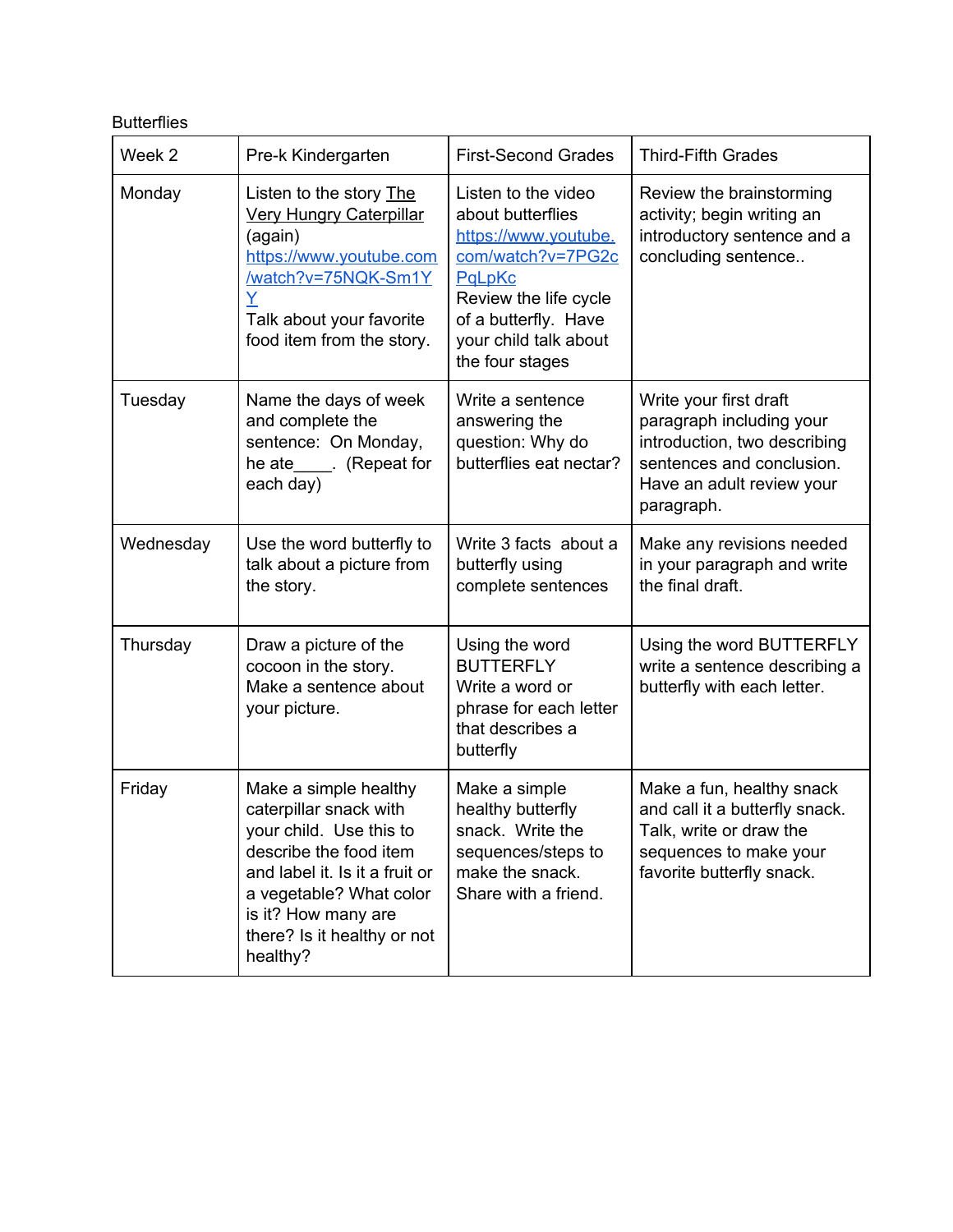## Animals

| Week 3    | Pre-k Kindergarten                                                                                                                                                                                       | <b>First-Second Grades</b>                                                                                                                                                                       | <b>Third-Fifth Grades</b>                                                                                                                                                                       |
|-----------|----------------------------------------------------------------------------------------------------------------------------------------------------------------------------------------------------------|--------------------------------------------------------------------------------------------------------------------------------------------------------------------------------------------------|-------------------------------------------------------------------------------------------------------------------------------------------------------------------------------------------------|
| Monday    | Listen to the story<br><b>Goodnight Gorrilla</b><br>https://www.youtube.com<br>/watch?v=Svnb0IjE0C8<br>Name 3 favorite<br>animals/characters from<br>the story.                                          | Listen to the video<br>about sharks<br>https://www.youtube.<br>com/watch?v=BolYvL<br>35UaA<br>Have your child draw<br>a picture of a shark<br>and write one fact<br>learned from the<br>video.   | Listen to the context clues<br>video with sharks<br>https://www.youtube.com/wa<br>tch?v=SgFtAk5vJTs<br>Review the strategies for<br>finding context clues.                                      |
| Tuesday   | Draw a page from the<br>story; talk about details<br>from the picture; is it day<br>or night? Who is in the<br>picture? Where is the<br>animal located?                                                  | Write a sentence<br>answering the<br>questions: What is<br>one way a shark is<br>different from a fish?<br>How is a shark similar<br>to people?                                                  | Find the meaning of the<br>underlined word using<br>context clues:<br>-Unlike the timid fish, the<br>shark was not afraid to swim<br>with the stingray.<br>Review your answer with an<br>adult. |
| Wednesday | Use the word zookeeper<br>to talk about a picture<br>from the story.                                                                                                                                     | Write 3 facts about a<br>shark using complete<br>sentences.                                                                                                                                      | Define the word timid and<br>write a sentence using this<br>word.                                                                                                                               |
| Thursday  | Draw a picture of the<br>moon in the story. Try to<br>find other words in your<br>room that begin with /m/<br>and draw them.                                                                             | Give your<br>opinionDo you think<br>sharks are<br>dangerous?                                                                                                                                     | Write an antonym for the<br>word timid; use that word in<br>a sentence                                                                                                                          |
| Friday    | Make a moon snack<br>using 3 food items. Put<br>one food item on the top,<br>one in the middle and<br>one on the bottom.<br>Name the food items and<br>share where each item is<br>(top, middle bottom). | You learned sharks<br>are not as bad as you<br>think. Today, try<br>something new and<br>talk about it with a<br>friend or an adult.<br>What was your<br>experience like<br>(bad/good)? Explain. | Google search a timid<br>animal. What is it's name<br>and why is it timid? Write 2<br>reasons why this animal is<br>timid.                                                                      |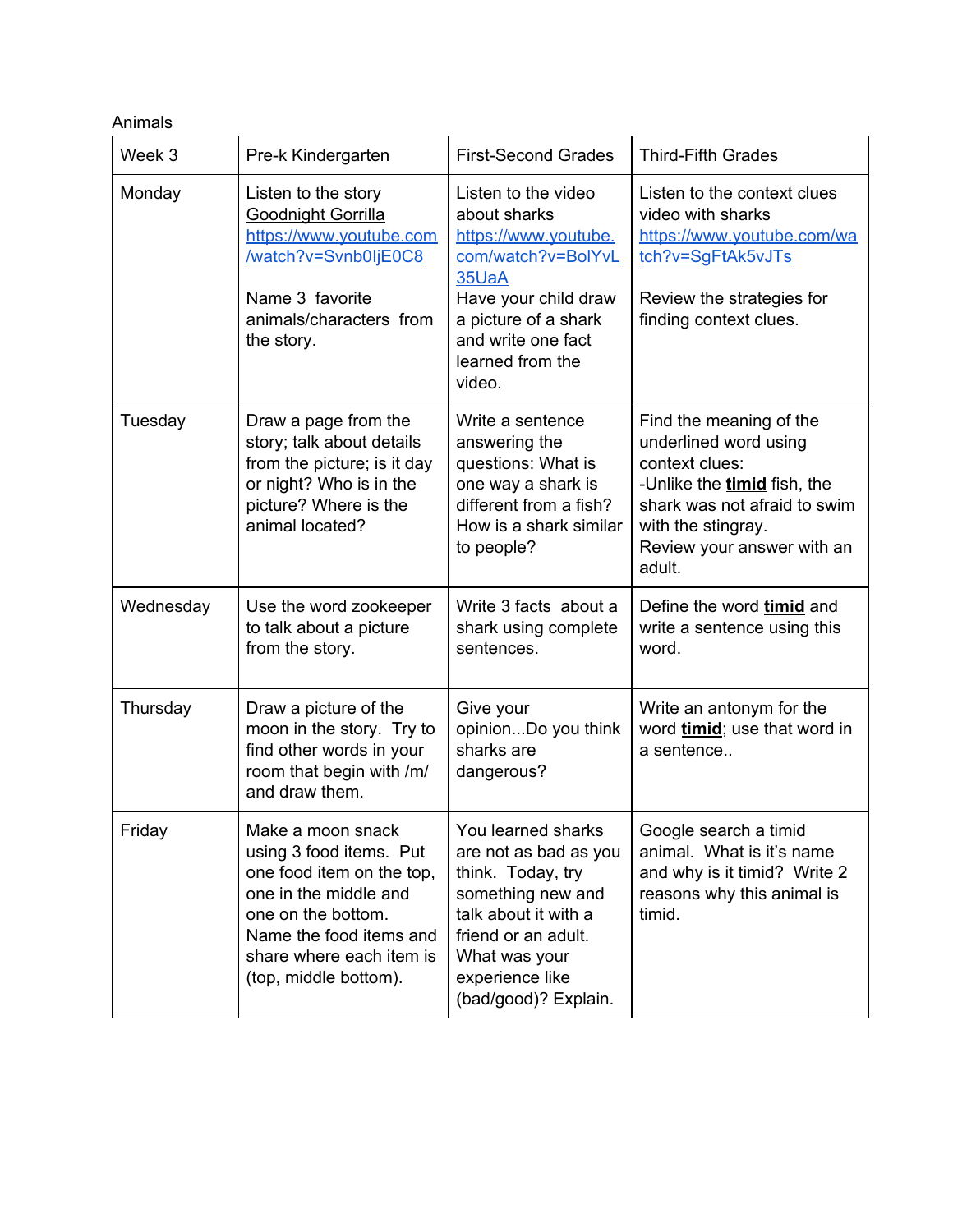| Week 4    | Pre-k Kindergarten                                                                                                                                                                                                                                | First-Second<br>Grades                                                                                                                                                            | <b>Third-Fifth Grades</b>                                                                                                                                                                                             |
|-----------|---------------------------------------------------------------------------------------------------------------------------------------------------------------------------------------------------------------------------------------------------|-----------------------------------------------------------------------------------------------------------------------------------------------------------------------------------|-----------------------------------------------------------------------------------------------------------------------------------------------------------------------------------------------------------------------|
| Monday    | Listen to the story Goodnight<br>Gorrilla<br>https://www.youtube.com/watch?<br>v=Svnb0ljE0C8 (again)<br>Name all animals from the story.                                                                                                          | Listen to the video<br>about sharks<br>https://www.youtube<br>.com/watch?v=BolY<br>vL35UaA<br>Write 4 facts about<br>sharks.                                                      | Listen to the context clues video<br>with sharks<br>https://www.youtube.com/watch?<br>v=SgFtAk5vJTs<br>Review the strategies for finding<br>context clues                                                             |
| Tuesday   | Draw one animal from the story;<br>Describe the animal using one<br>color word; Finish the<br>sentence I see a                                                                                                                                    | Write a sentence<br>answering the<br>question: Why do<br>people need to<br>protect sharks?                                                                                        | Find the meaning of the<br>underlined word using context<br>clues:<br>-The children were <b>ecstatic</b> to<br>see the shark swimming in the<br>tank right before their eyes!<br>Review your answer with an<br>adult. |
| Wednesday | Use a flashlight at night in your<br>room before bed. See how many<br>items you can find in your room<br>and name with the flashlight.                                                                                                            | Draw a fish and<br>shark. Do they look<br>the same or<br>different? Write a<br>sentence about a<br>shark and a fish look<br>different                                             | Define the word <b>ecstatic</b> and<br>write a sentence using this word.                                                                                                                                              |
| Thursday  | Complete a virtual tour of the<br>panda cam from the San Diego<br>Zoo<br>https://zoo.sandiegozoo.org/cam<br>s/panda-cam. Talk about what<br>you see through the camera. Did<br>you see the live animal? If not,<br>what do you think it is doing? | Write 2 sentences<br>discussing the main<br>idea from the video.                                                                                                                  | Write an antonym for the word<br>ecstatic; use that word in a<br>sentence.                                                                                                                                            |
| Friday    | Draw activities that you do at<br>night; talk about why you do<br>things at night vs day.                                                                                                                                                         | <b>Visit</b><br>https://www.montere<br>ybayaquarium.org/a<br>nimals/live-cams/sh<br>ark-cam/; Name 3<br>animals you see and<br>write one sentence<br>about each animal/<br>plant. | Can you name something that<br>made you feel <b>ecstatic</b> ? Write 3<br>sentences about a time when you<br>felt <b>ecstatic</b> about something that<br>happened to you.                                            |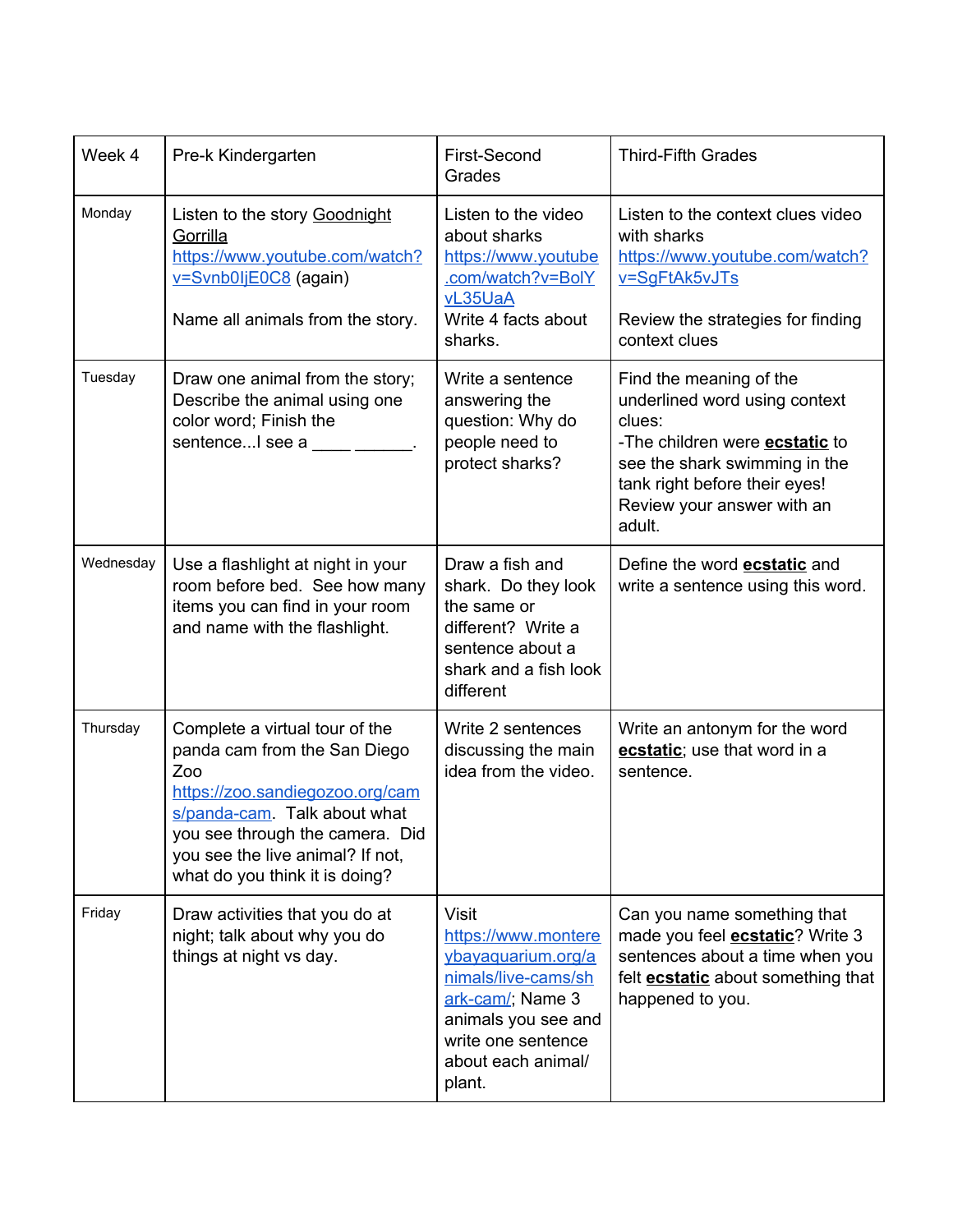| Week 5    | Pre-k Kindergarten                                                                                                                                                                                                                                                               | First-Second<br>Grades                                                                                                           | <b>Third-Fifth Grades</b>                                                                                                                                                                                      |
|-----------|----------------------------------------------------------------------------------------------------------------------------------------------------------------------------------------------------------------------------------------------------------------------------------|----------------------------------------------------------------------------------------------------------------------------------|----------------------------------------------------------------------------------------------------------------------------------------------------------------------------------------------------------------|
| Monday    | Listen to the story<br>https://www.youtube.com/watch?<br>v=TfL0g-XRxnA<br>Name one action an animal<br>wanted to do with the spider.                                                                                                                                             | Listen to the video<br>about spiders<br>https://www.youtube<br>.com/watch?v=IRZc<br>beCSoYQ<br>Name one detail<br>about spiders. | Listen to the reading<br>comprehension story about<br>spiders<br>https://www.youtube.com/watch?<br>v=I2xqiKeo rY<br>Listen for details; Answer the four<br>comprehension questions at the<br>end of the story. |
| Tuesday   | Write or tell one action you like to<br>do at your house to keep busy.<br>Use a complete sentence.                                                                                                                                                                               | Do you think a<br>spider would make a<br>good pet? Answer<br>this question in a<br>complete sentence.                            | Why are many people scared of<br>spiders? Explain your answer.<br>Use evidence from the text.                                                                                                                  |
| Wednesday | Sing the song "Itsy Bitsy Spider";<br>Name all the action words from<br>the song with an adult.                                                                                                                                                                                  | How are spiders and<br>insects different?<br>Make a diagram to<br>show similarities<br>and differences.                          | Define the word <b>dangerous</b> and<br>write a sentence using this word.                                                                                                                                      |
| Thursday  | Find a bag and go outside; pick<br>up five items from outside and<br>place items in the bag. Finish<br>this sentence while naming each<br>item from the bagThe spider<br>found a<br>in his web.                                                                                  | Draw a web on a<br>paper and write your<br>favorite foods that<br>you would catch in<br>your web.                                | Do all spiders build a web? If not<br>how do you think they catch their<br>prey?                                                                                                                               |
| Friday    | Make a spider snack. Find a<br>round food item(oreo, donut, or a<br>bun). Get 8 small pieces of<br>pasta/pretzel. Place 4<br>pasta/pretzels on one side of the<br>round item and 4 pasta/pretzels<br>on the other side. Enjoy! Retell<br>the steps to make your spider<br>snack. | Write a synonym to<br>spin and use it in a<br>sentence.                                                                          | How are sharks similar to<br>spiders? How are they different?<br>Write 3-4 sentences comparing<br>and contrasting spiders and<br>sharks. Use a venn diagram if<br>needed.                                      |